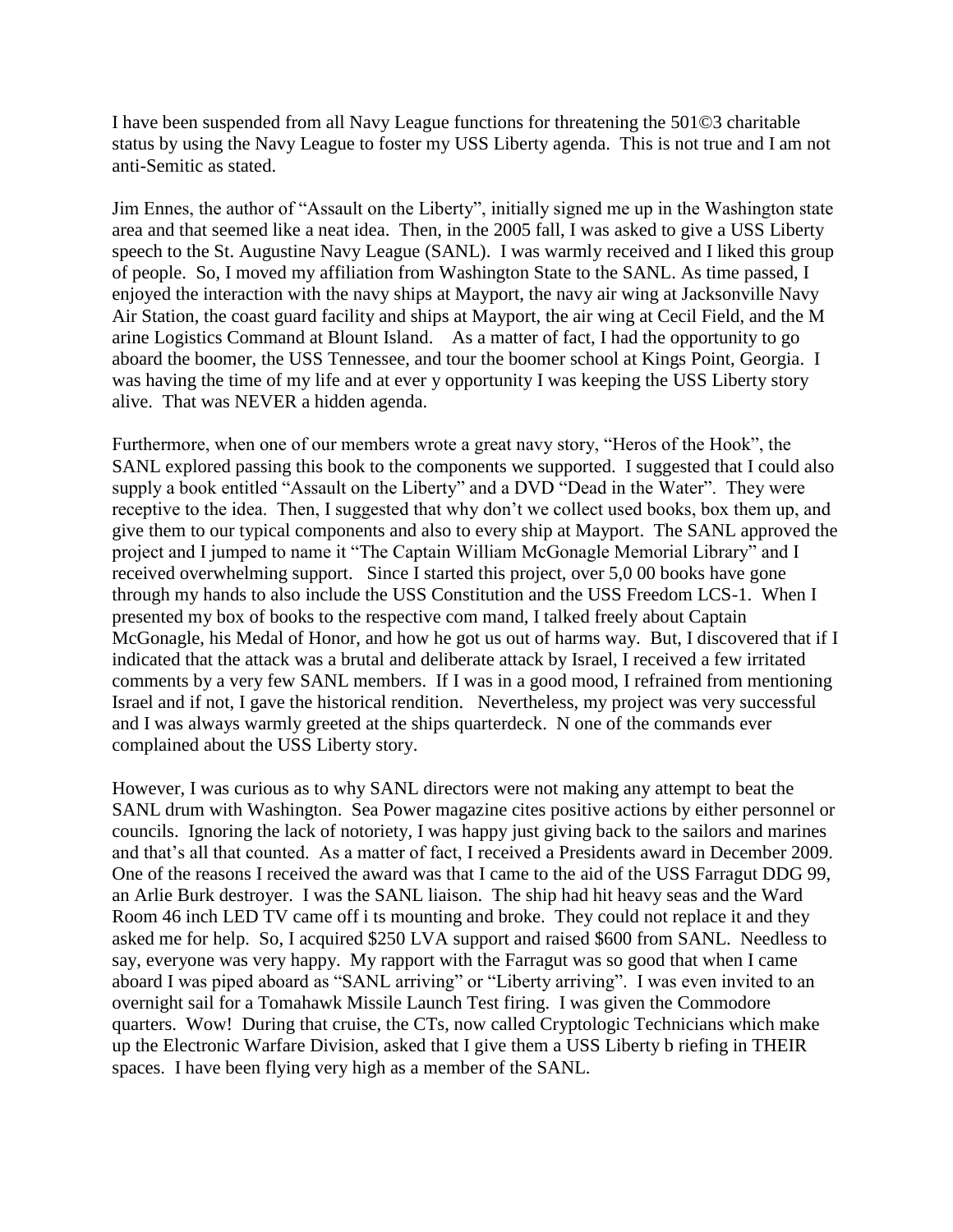Ending 2009, I was elected Vice president for Military Affairs; continued to carry my USS Farragut liaison duties; and, continued the Capt. William McGonagle Memorial Library project. Then, my trouble started with out new elected SANL President on Jan. 1, 2010.

At our February meeting, he invited a Lt. Colonel Ranger who had been very much involved in fighting the fanatical Islamics. He spoke three of their languages fighting them in Iraq, Afghanistan, and North Africa. He was very much into their mind set. When he finished, I asked a hypothetical question. I said, "I deeply respect what you do and I deeply appreciate your service to our country. As a USS Liberty survivor, most of us have become students of the Middle East to attempt to understand what h appened to us. I have completed much research and I believe we are facing a religious war. Therefore, if we stopped supporting Israel and told them to make peace with the Palestinians, would the fanatical Islamics stop coming after us."&n bsp; Before I could get my question asked, our new President jumped all over me and said, "We will have none of that". But at the same time, others at the council shouted for me to ask the question and I did. While I was angry, I did not say anything as I planned to talk with the SANL President after the meeting privately. However, towards the end of the mee ting he publicly trashed my Middle East politics and indicated that I was an anti-Semite. I demanded a public apology and never got it and he saw to it that I was drummed out of the SANL. I have learned there were others who also were tired of me trashing the good name of Israel. Or, was I telling the truth of the Liberty attack and they did not want to hear it anymore?

From that point on, as I insisted that I was wronged party, it went down hill after that. Therefore, I was told that I threatened the 501©3 status of the Navy League. Unless, I am missing something, I have never asked the Navy League to lobby congress, business, or the media to investigate the USS Liberty. In the beginning, I have asked the Navy League Florida directors to push for the above investigation. They complied and wrote letters to Washington and were told that the Navy League does not get involved in these situations. I understood and put it behind me. I have asked council members individually to write to the President and their congressmen and no problems were cited. But now all of sudden I threaten the Navy League's charitable status? I know the personalities involved and they have to find something to send me packing.

On April 30th, 2010, I visited the Navy League Headquarters to determine if the SANL President and the All Florida President can ban me from all Navy League functions. The individual I talked with began by giving me a lecture indicating that the USS Liberty Veterans Association (LVA) has been a thorn in their side for years. Needless to say, I knew I was not going to get any help. In fact, the individual said I should read Jay Crystals book on the attack.

The basis for their lack of empathy comes from their belief that the attack was accidental. That is, they acquired their position from Judge Jay Crystal and his book. They believe he is a much respected Federal Judge. With that I knew I was in trouble. I countered and indicated that his book is full of lies, half truths, and incorrect statements and I gave them examples. I was also told that Admiral Thomas Moorer did not help by convening an investigative panel indicating that the attack was deliberate. He was very critical of Admiral Moorer.

With that statement, I understood why the LVA has been a problem for them. That is, the Navy League wants to believe that the attack was accidental and therefore, we should also. I pleaded